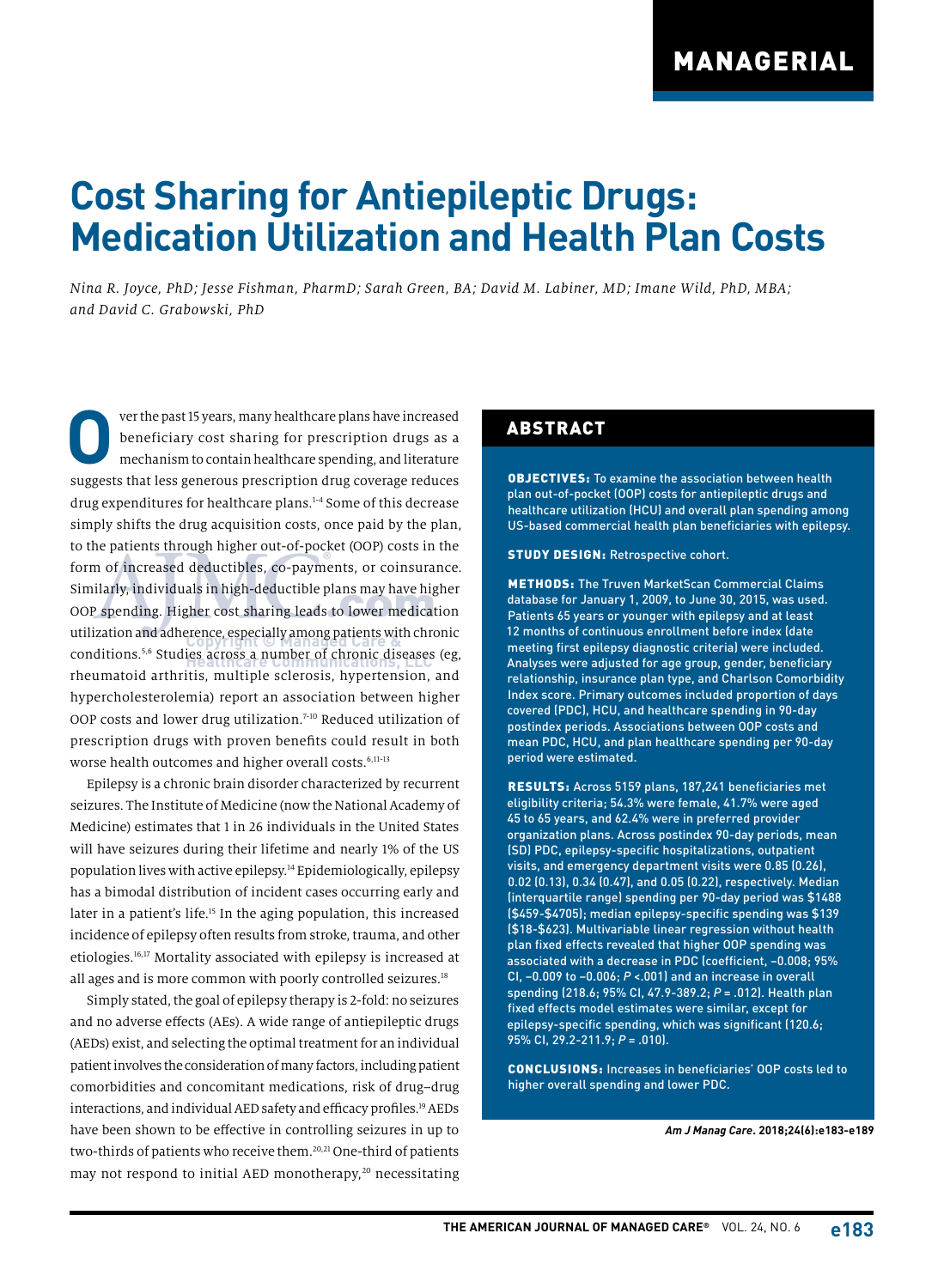#### TAKEAWAY POINTS

Health plans have increasingly shifted costs of medical care and medications to their beneficiaries, resulting in repercussions for the management of chronic disease.

- › In beneficiaries with epilepsy, higher out-of-pocket (OOP) spending was associated with significant decreases in the proportion of days covered with an antiepileptic drug and in inpatient hospitalizations, and an increase in epilepsy-related outpatient visits.
- › Higher OOP costs were associated with increased total healthcare spending.
- › Greater formulary restriction has significant impact on beneficiaries and their management of epilepsy, with potentially severe consequences for patient outcomes.

requiring an *ICD-9* code and AED pharmacy claim, both had to occur within a 12-month period. The index date was defined as the date on which the first of the diagnostic criteria was met after a period of 12 months of continuous enrollment. Individuals in capitated health maintenance organization (HMO) plans were excluded because claims are not submitted for each service provided; thus, measurement of their HCU and spending was not captured. The follow-up period began at the index date

modification of AED treatment. Breakthrough seizures may occur with suboptimal AED dosing due to intolerable AEs or titration or from inadequate efficacy. Patients who attain long-term (ie,  $\geq 2$ ) years) seizure freedom with medication may consider treatment cessation; however, this is a challenge, $22$  with studies reporting seizure recurrence in more than one-fourth of patients after a median of 41 months.<sup>23</sup>

Higher cost sharing in the form of OOP costs may discourage or delay patients' access to the most appropriate medication that may control their seizures while minimizing AEs. As a consequence, treatment decisions driven by affordability rather than clinical appropriateness may lead to suboptimal treatment (from an efficacy or tolerability viewpoint). This may result in higher medical costs in both the short term (eg, due to injuries or hospitalizations) and the long term (eg, osteoporosis-related complications from long-term use of enzyme-inducing AEDs). To date, studies on the relationship between higher plan cost sharing for AEDs and the utilization of AEDs, overall healthcare utilization (HCU), and plan spending for enrollees with epilepsy have not been reported. The objective of this study was to examine how health plan cost sharing for AEDs relates to AED utilization, HCU, and overall plan spending among US-based commercial health plan beneficiaries with epilepsy.

### METHODS

#### **Data and Study Design**

A retrospective cohort study of individuals with epilepsy was conducted using data from the Truven MarketScan Commercial Claims research database for January 1, 2009, through June 30, 2015, and reporting aligned with STROBE guidelines for cohort studies.<sup>24</sup> Individuals 65 years or younger were included in the analysis if they had at least 12 months of continuous enrollment prior to meeting 1 of the following diagnostic conditions: 2 or more inpatient or outpatient claims with an *International Classification of Diseases, Ninth Revision* (*ICD-9*) code of 345.xx; 1 or more claim with code 345.xx and 1 or more claim with code 780.39; 1 or more claim with code 345.xx and a pharmacy claim for an AED; and 2 or more claims with a code of 780.39 and a pharmacy claim for an AED. In cases

and was divided into 90-day periods until the beneficiary was no longer enrolled or was administratively censored on December 31, 2015. All periods were required to have the full 90 days; any partial period due to censoring was excluded from the analysis. A 90-day period was chosen based on prior studies of the association between cost sharing and healthcare spending that found that outcomes assessed over quarters are sensitive enough to identify changes over time.25,26 All patient characteristics, cost-sharing measures, and HCU and spending outcomes were assessed for each 90-day period.

#### **Patient Characteristics**

All analyses were adjusted for the individual's age group (0-18, 19-45, or 46-65 years), gender, relationship to beneficiary (employee, spouse, or child/other), insurance plan type (comprehensive, exclusive provider organization, HMO, point of service [POS], preferred provider organization [PPO], POS with capitation, consumer-driven health plan, or high-deductible health plan), and Charlson Comorbidity Index (CCI) score (0, 1, 2, or  $\geq 3$ ),<sup>27</sup> which was based on diagnoses in the year preceding the start of each 90-day period. In subgroup analyses, an epilepsy-specific comorbidity index<sup>28</sup> was included; however, estimates were unchanged and, thus, data reflect models adjusted for the CCI score.<sup>28</sup>

#### **OOP Costs**

The objective of the analysis was to estimate how OOP costs for AEDs related to the proportion of days covered (PDC) and health plan spending for individuals with epilepsy. Because drug prices are largely uniform across plans, we focused on price differences introduced by a plan's generosity. A commonly used method to construct a market-basket index of a set of representative AEDs was employed to calculate OOP costs.<sup>5,29,30</sup> To construct the market basket of AEDs, all dispensings in a calendar year for a random sample of 100 individuals with at least 1 dispensing for an AED in that year were aggregated. Each AED in this market basket was assigned a weight equal to the relative frequency of dispensings for that AED. For example, if in 2009, lacosamide made up 40% of all AED dispensing claims across the sample of 100 people and phenytoin made up the remaining 60%, then the weights for lacosamide and phenytoin would be 0.4 and 0.6, respectively. The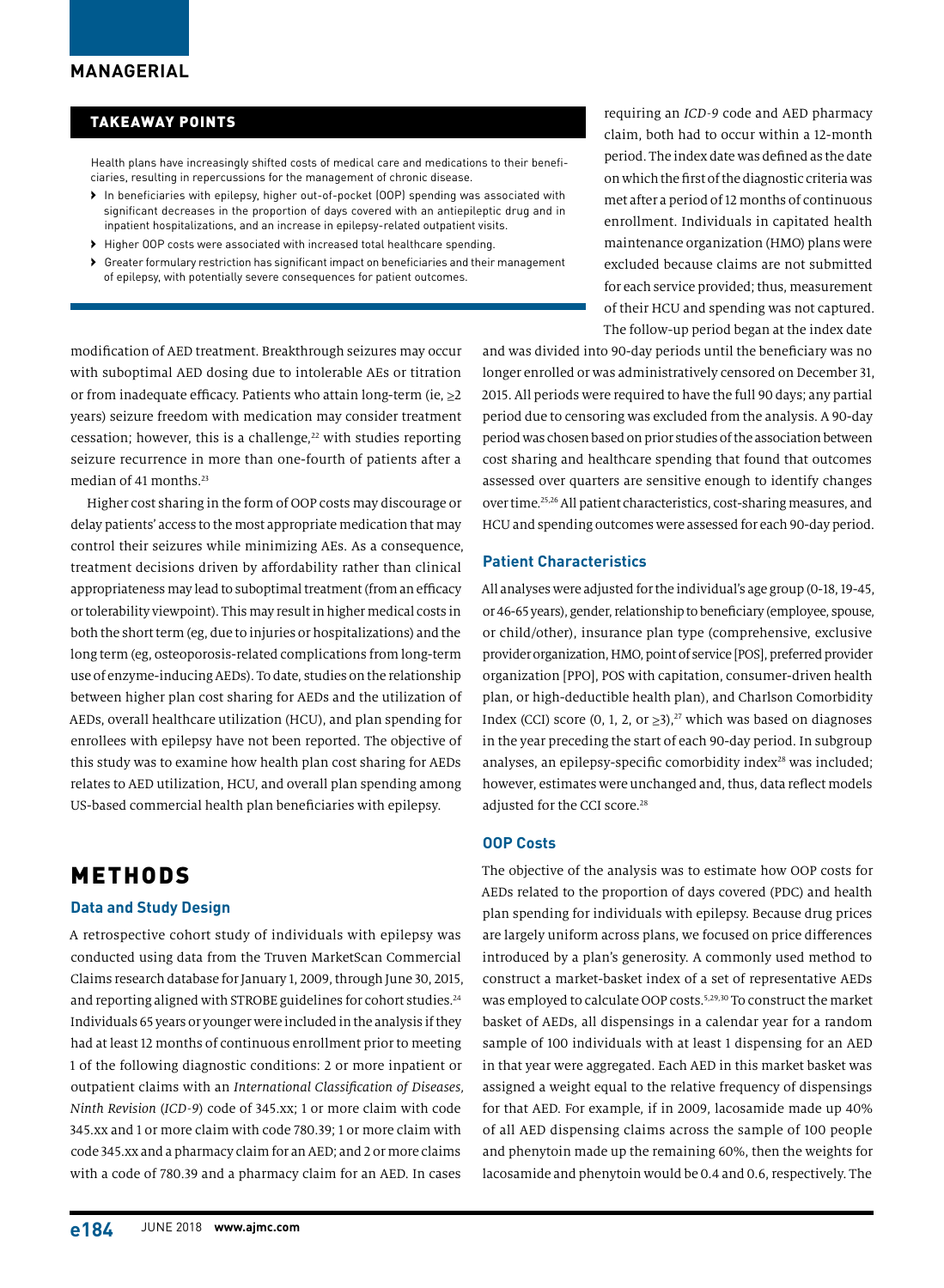product of the weight and the average OOP cost, which included the patient's deductible, coinsurance, and co-payment, for the AED were then summed across all AEDs for each plan-year. Thus, if in health plan A, the average OOP cost was \$5 for lacosamide and \$10 for phenytoin, then the market-basket value would be the weighted average of the 2:  $(\$5 \times 0.4) + \$10 \times 0.6$  = \$8. Because prescriptions could range from 30 to 90 days' supply, a standardized measure of the cost per day based on the days' supply of AEDs was created (instead of using the number of dispensings).

#### **Outcomes**

Primary outcomes were measures of PDC, HCU, and healthcare spending in each 90-day period; the mean and median across all postindex 90-day periods were calculated for each outcome measure. PDC was chosen, as opposed to other commonly used measures of adherence (eg, medication possession ratio), based on a study of AED adherence that found PDC to be a more stable measure.<sup>31,32</sup> PDC has also been used as a quality indicator for treatment of other chronic diseases.33 An algorithm for calculating PDC across short time periods using claims data was employed.34 The algorithm used shorter time periods as the denominator based on the pattern of drug dispensing to allow the PDC to vary, versus calculating the PDC over a set period of time, such as a year. For comparison with prior studies, the annual PDC was calculated according to standard methods.31 Only individuals with at least 1 AED dispensing in each quarter were included in the PDC measure. HCU was calculated as the total number of inpatient admissions, outpatient visits, and emergency department (ED) visits; epilepsy-specific HCU required claims with a primary diagnosis of epilepsy (*ICD-9* code 345.xx or 780.39). Total outpatient, inpatient, and overall spending, as well as overall epilepsy-specific spending, were calculated as the sum of the deductible, co-pay, coinsurance, amount paid by insurance, and amount paid by coordination of benefits for each measure as identified from the adjudicated claims. Overall plan spending included total spending on all claims for patients with any primary diagnosis, whereas epilepsy-specific spending was defined as total spending on all claims for patients with a primary diagnosis of epilepsy.

#### **Statistical Analysis**

Multivariate linear models were used, first with and then without health plan fixed effects, to estimate the association between OOP spending for each plan and PDC and health plan spending in each 90-day period. For each 90-day period, a market-basket measure was used for the year in which the period began. Thus, the period beginning April 1, 2011, was assigned to the market-basket measure calculated for the calendar year 2011. Conducting the analysis over 90-day intervals is consistent with prior studies.<sup>26</sup> A stable measure of the market basket was calculated over a 1-year time frame to avoid spikes in the prescribing of a single drug. Consequently, the

market-basket distribution of AEDs was more likely to reflect a representative distribution of AEDs. Each model was adjusted for the patient's age at the start of the period, gender, relationship to beneficiary, plan type, and calendar year. In sensitivity analyses, a categorical measure of OOP costs was used to further examine the linear relationship between healthcare spending and OOP costs. Categories were defined as low, medium, and high according to the tertile of OOP costs in that year.

#### **Subgroup Analyses**

To test model and study design assumptions, subgroup analyses were conducted. First, the cohort was limited to only those who were newly diagnosed with epilepsy, defined as beneficiaries with no AED dispensing or epilepsy diagnosis for at least 3 years. Second, the top and bottom 1% of spending values were excluded to limit the effect of spending outliers. In both cases, models were fit without health plan fixed effects. Last, 2-part models were used to account for skewed spending. However, because of the low prevalence of some of the outcomes (eg, inpatient hospitalizations), models failed to converge and are not included in the results.

### RESULTS

#### **Study Cohort**

A total of 187,241 beneficiaries across 5159 health plans met the study's eligibility criteria (**Figure**). The mean number of 90-day periods per beneficiary was 10.4, and median OOP costs as measured by the market-basket index were \$0.30 per day. There was a slightly higher percentage of females (54.3%), and 41.7% of beneficiaries were between the ages of 45 and 65 years. Most individuals were the primary beneficiary (42.6%), had a CCI score of 0 (72.4%), and were enrolled in a PPO plan (62.4%) (**Table 1**).

#### **Outcomes**

The mean (SD) PDC over 90-day periods was 0.85 (0.26), and 71.3% of individuals had a 90-day PDC greater than 0.80. The annual PDC was 0.79 (0.23). Analysis of HCU showed that overall and epilepsyspecific inpatient hospitalizations, as well as ED visits, across 90-day periods were infrequent, whereas the number of outpatient visits overall was higher (**Table 2**). Mean outpatient spending in a 90-day period made up the largest proportion of overall spending (45.0%). Epilepsy-specific healthcare spending was much lower, accounting for 15.8% of overall health plan spending in a 90-day period (Table 2).

#### **Multivariable Regression**

In multivariable linear regression models without health plan fixed effects, higher OOP spending was associated with statistically significant decreases in PDC and inpatient hospitalizations, but an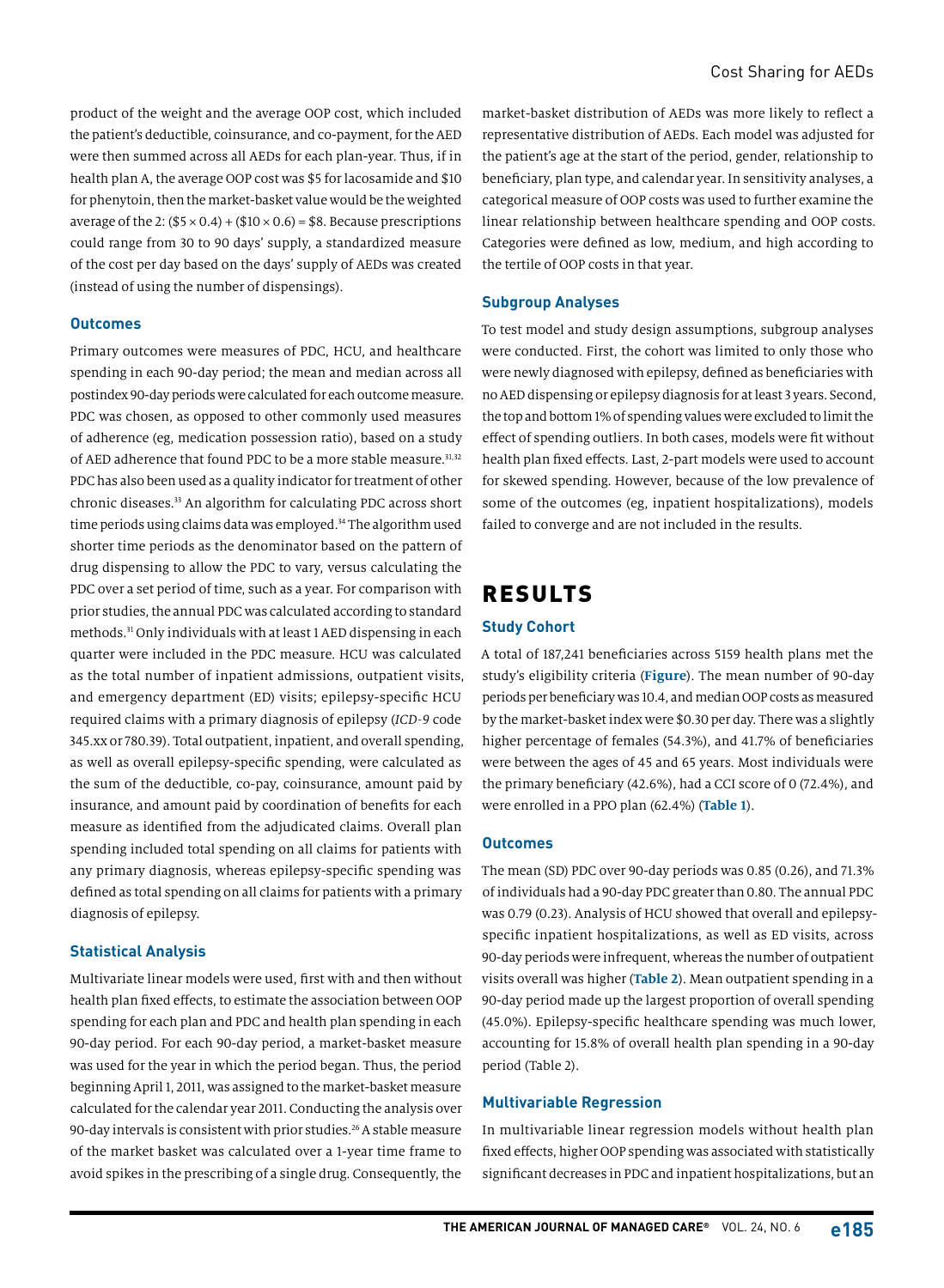#### **MANAGERIAL**



AED indicates antiepileptic drug; HMO, health maintenance organization; *ICD-9*, *International Classification of Diseases, Ninth Revision*; NDC, National Drug Code. **a** Screening based on health plan identifier number.

increase in epilepsy-related outpatient visits (**Table 3**). Similarly, higher OOP spending was associated with an increase in overall spending, both inpatient and outpatient, but not overall epilepsyspecific spending (Table 3). When health plan fixed effects were included in the model, overall plan spending had similar trends and higher coefficients, with the exception of overall epilepsy-specific and total epilepsy-specific outpatient spending. Point estimates for PDC were slightly attenuated from models without health plan fixed effects and were not statistically significant (*P* = .057) (Table 3). In sensitivity analyses, the direction of results was generally consistent with linear specifications of OOP costs, with the exception of total outpatient costs, which were negatively associated with OOP spending (**eAppendix A** [eAppendices available at **ajmc.com**]).

| Total individuals           | 187,241 |      |
|-----------------------------|---------|------|
| Female                      | 101,680 | 54.3 |
| Age group, years            |         |      |
| $0 - 18$                    | 42,760  | 22.8 |
| $19 - 45$                   | 66,364  | 35.4 |
| $46 - 65$                   | 78,117  | 41.7 |
| Relationship to beneficiary |         |      |
| Employee                    | 79,713  | 42.6 |
| Spouse                      | 44,272  | 23.6 |
| Child/other                 | 63,256  | 33.8 |
| Health plan type            |         |      |
| Comprehensive               | 8236    | 4.4  |
| <b>EPO</b>                  | 2905    | 1.6  |
| HM <sub>0</sub>             | 14,841  | 7.9  |
| <b>POS</b>                  | 15,019  | 8.0  |
| PP <sub>0</sub>             | 116,893 | 62.4 |
| POS with capitation         | 1087    | 0.6  |
| CDHP                        | 11,181  | 6.0  |
| <b>HDHP</b>                 | 5805    | 3.1  |
| Missing plan type           | 11,274  | 6.0  |
| CCI score                   |         |      |
| 0                           | 135,520 | 72.4 |
| $\mathbf{1}$                | 20,908  | 11.2 |
| $\overline{2}$              | 17,872  | 9.5  |
| $\geq$ 3                    | 12,941  | 6.9  |
| OL ISSUE                    |         |      |

**n %**

CCI indicates Charlson Comorbidity Index; CDHP, consumer-driven health plan; EPO, exclusive provider organization; HDHP, high-deductible health plan; HMO, health maintenance organization; POS, point of service; PPO, preferred provider organization.

#### **Subgroup Analyses**

Several subgroup analyses were conducted to test the robustness of the estimates. All subgroup analyses were fit models without fixed effects. First, when the cohort was limited to newly diagnosed beneficiaries ( $n = 15,990$ ), no significant associations were found between OOP spending and PDC or healthcare spending, with the exception of total outpatient spending, which was positively associated with OOP spending (**eAppendix B**). Second, when the top and bottom 1% were trimmed from the total spending values, overall plan spending (coefficient, 169.9; 95% CI, 98.6-241.2; *P* <.001) was positively associated with OOP costs, whereas total inpatient spending (coefficient, –72.6; 95% CI, –108.5 to –36.7; *P* <.001), overall epilepsy-specific spending (coefficient, –28.7; 95% CI, –39.3 to –18.2;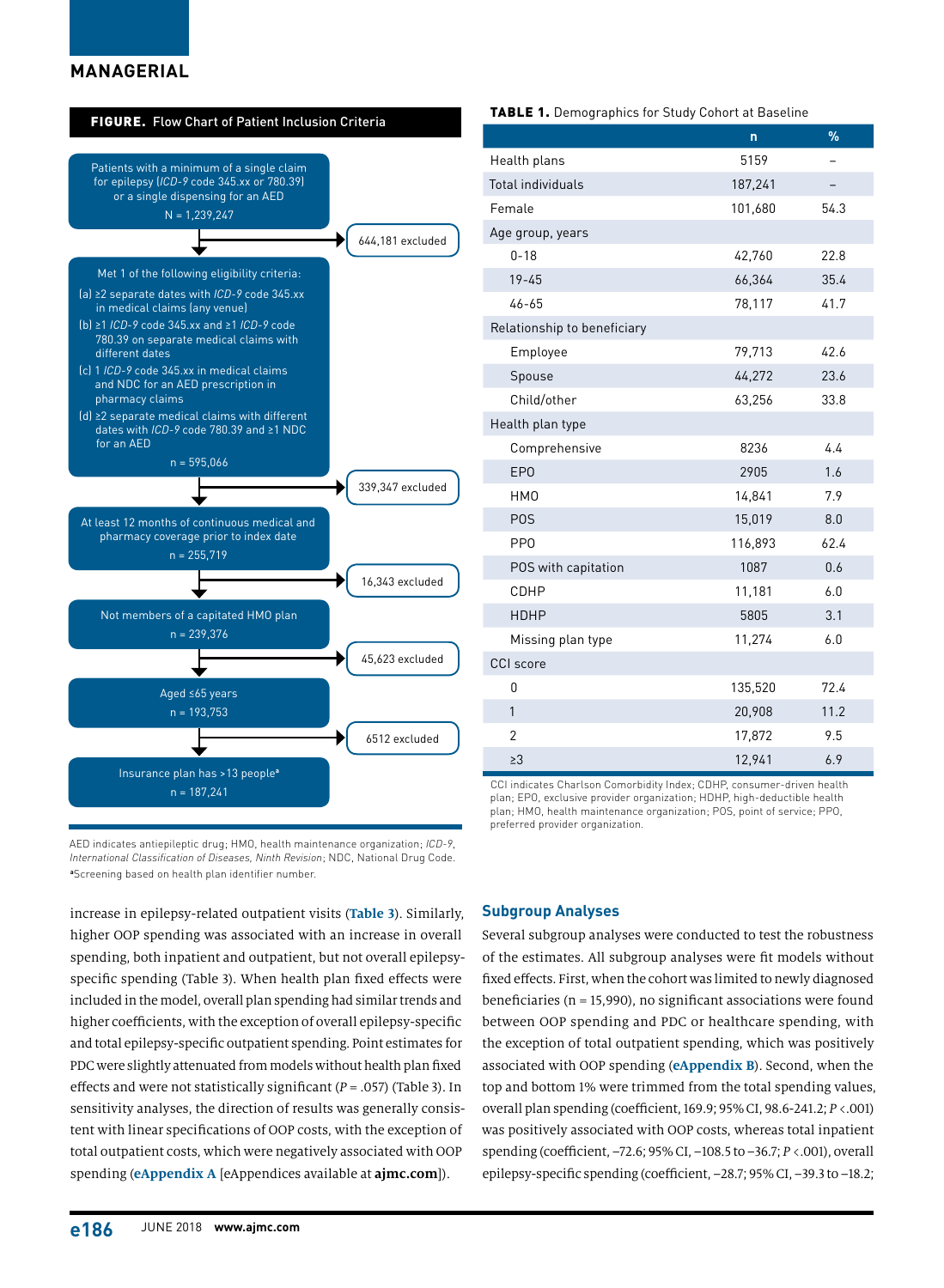*P* <.001), and total epilepsy-specific outpatient spending (coefficient, –7.9; 95% CI, –13.1 to –2.7; *P* = .003) were negatively associated with OOP costs (**eAppendix C**).

## **DISCUSSION**

In this study of more than 180,000 privately insured individuals with epilepsy, higher OOP cost sharing for AEDs was associated with a decrease in PDC and an increase in overall and epilepsy-related healthcare spending. These findings were consistent across several subgroup analyses, including variable definitions and model specification. Shifting costs to patients is one way that insurers can try to reduce spending. However, our results suggest that the unintended consequences of this approach may actually increase health plan spending in the long run. Thus, policies (eg, requirements to fail 1 treatment first) that penalize patients via higher OOP costs for not responding to a

TABLE 2. HCU and Spending

| <b>HCU Outcome Across 90-Day Periods</b>                           | <b>Mean</b>            | <b>SD</b>        | <b>Median</b>        | <b>IQR</b>        |
|--------------------------------------------------------------------|------------------------|------------------|----------------------|-------------------|
| <b>PDC</b>                                                         | 0.85                   | 0.26             | 1                    | $0.78 - 1.00$     |
| Inpatient hospitalizations                                         | 0.08                   | 0.26             | $\Omega$             | $0 - 0$           |
| Epilepsy-specific inpatient hospitalizations                       | 0.02                   | 0.13             | U                    | $0 - 0$           |
| Outpatient visits                                                  | 0.87                   | 0.34             | 1                    | $100-100$         |
| Epilepsy-specific outpatient visits                                | 0.34                   | 047              | $\Omega$             | $0 - 1.00$        |
| ED visits                                                          | 0.17                   | 0.37             | <sup>n</sup>         | $0 - 0$           |
| Epilepsy-specific ED visits                                        | 0.05                   | 0.22             | $\Omega$             | $0 - 0$           |
| <b>Healthcare Spending (OOP costs)</b><br><b>Per 90-Day Period</b> | <b>Mean</b><br>$($ \$) | <b>SD</b><br>(5) | <b>Median</b><br>(5) | <b>IQR</b><br>(5) |
| Overall plan spending                                              | 7109                   | 26,738           | 1488                 | 459-4705          |
| Total inpatient spending                                           | 2698                   | 22,007           | $\Omega$             | $0 - 0$           |
| Total outpatient spending                                          | 3201                   | 10,898           | 564                  | 138-2444          |
| Overall epilepsy-specific plan spending                            | 1123                   | 5807             | 139                  | $18 - 623$        |
| Total epilepsy-specific inpatient spending                         | 297                    | 4947             | <sup>0</sup>         | $0 - 0$           |
| Total epilepsy-specific outpatient spending                        | 448                    | 2324             | $\Omega$             | $0 - 116$         |

ED indicates emergency department; HCU, healthcare utilization; IQR, interquartile range; OOP, outof-pocket; PDC, proportion of days covered.

particular treatment financially disincentivize patients from taking a prescribed medicine that may be their best treatment. Additionally, they may detour physicians from their initial treatment selection, which was in the best interest of the patient.

The association among OOP costs, HCU, and spending has been previously examined.25,26 Although higher OOP costs are generally associated with lower utilization and higher spending, these associations are often weaker in patients with a chronic condition receiving ongoing care, reflecting a lower price sensitivity than in patients receiving intermittent medications, such as nonsteroidal

anti-inflammatory drugs or antihistamines.<sup>5</sup> Thus, although we found a negative association between OOP spending and HCU, the magnitude of those associations may reflect this trade-off. In addition, our estimates reflect the association over a 90-day period, in which small estimates may translate into substantial changes over longer periods of time. For example, these results indicate that a \$10 increase in OOP spending is associated with a decrease in PDC of 0.16 per year. Furthermore, although the magnitude of our estimates may appear small relative to previous studies, the high costs associated with the treatment of epilepsy suggest that

TABLE 3. Adjusted**<sup>a</sup>** Multivariable Linear Regression of OOP Costs for AEDs on PDC and Health Plan Spending

|                                             | <b>Without Health Plan Fixed Effects</b> |                      |         | <b>With Health Plan Fixed Effects</b> |                     |                 |
|---------------------------------------------|------------------------------------------|----------------------|---------|---------------------------------------|---------------------|-----------------|
| <b>Outcome</b>                              | <b>Coefficient</b>                       | 95% CI               | P       | <b>Coefficient</b>                    | 95% CI              | $\vert P \vert$ |
| PDC                                         | $-0.008$                                 | $-0.009$ to $-0.006$ | $-.001$ | $-0.004$                              | $-0.009$ to $0.000$ | .057            |
| Hospitalization                             | $-0.006$                                 | $-0.007$ to $-0.004$ | $-.001$ | 0.006                                 | $0.001 - 0.010$     | .010            |
| Outpatient visit                            | $-0.003$                                 | $-0.005$ to $-0.001$ | .018    | 0.006                                 | $0.001 - 0.011$     | .031            |
| Epilepsy-specific hospitalization           | 0.000                                    | $-0.001$ to $0.000$  | .345    | 0.001                                 | $-0.001$ to $0.003$ | .224            |
| Epilepsy-specific outpatient visit          | 0.009                                    | $0.006 - 0.012$      | $-.001$ | 0.009                                 | $0.001 - 0.016$     | .022            |
| Overall plan spending                       | 218.6                                    | 47.9-389.2           | .012    | 702.9                                 | 288.9-1116.9        | .001            |
| Total inpatient spending                    | 211.0                                    | 67.3-354.7           | .004    | 378.9                                 | 29.4-728.5          | .034            |
| Total outpatient spending                   | 140.4                                    | 72.2-208.6           | $-.001$ | 232.4                                 | 67.6-397.3          | .006            |
| Overall epilepsy-specific plan spending     | $-0.4$                                   | $-37.9$ to 37.2      | .985    | 120.6                                 | 29.2-211.9          | .010            |
| Total epilepsy-specific inpatient spending  | 11.4                                     | $-21.1$ to 43.9      | .492    | 13.5                                  | $-65.6$ to 92.5     | .738            |
| Total epilepsy-specific outpatient spending | 2.0                                      | $-12.5$ to $16.5$    | .790    | 43.7                                  | $8.5 - 79.0$        | .015            |

AED indicates antiepileptic drug; OOP, out-of-pocket; PDC, proportion of days covered.

**a** All models are adjusted for female gender, age group, relationship to beneficiary, plan type, Charlson Comorbidity Index score (0, 1, 2, or ≥3), and calendar year.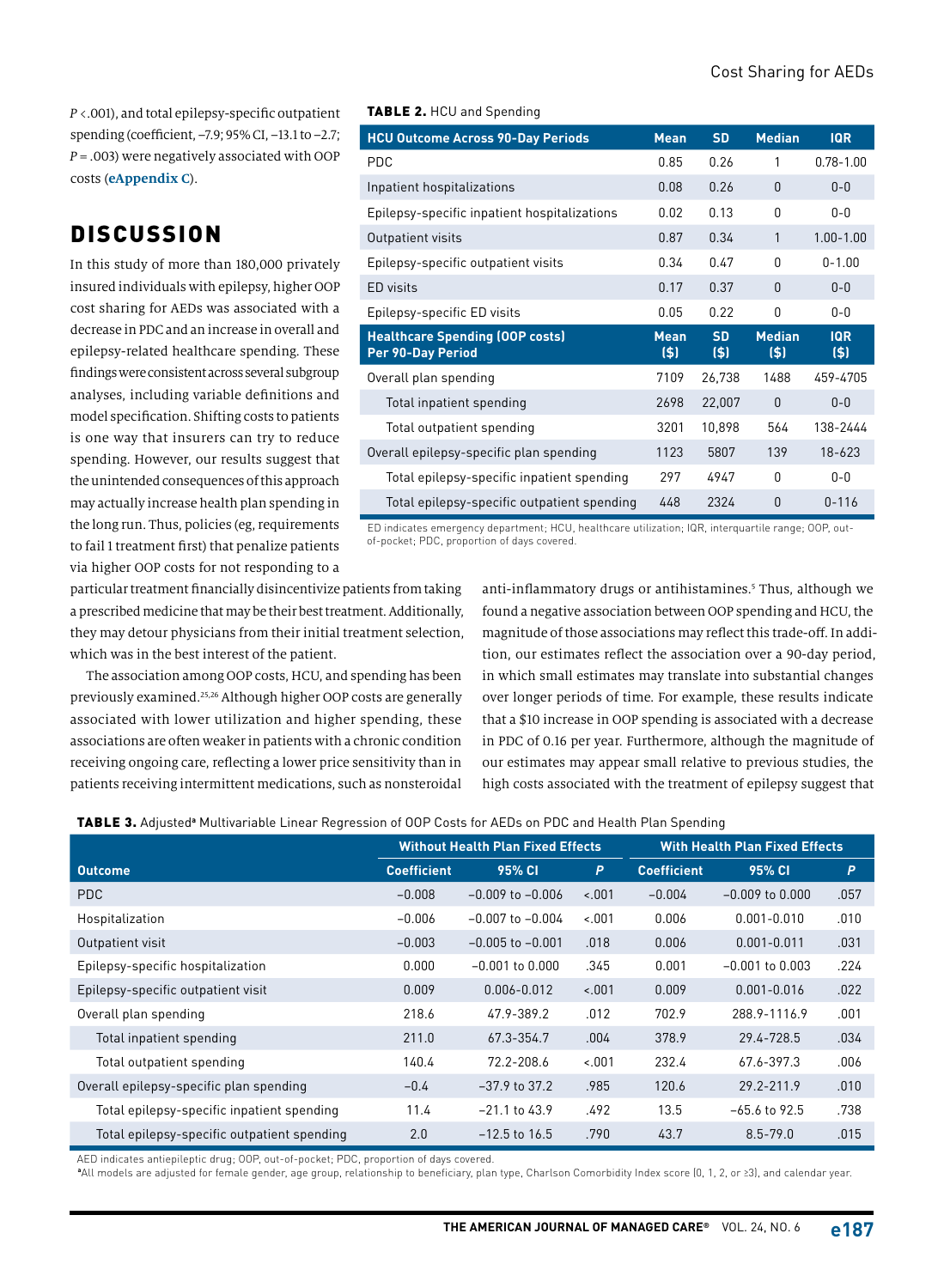### **MANAGERIAL**

the impact in absolute terms may still be very high. The Institute of Medicine has estimated the total direct and indirect annual costs associated with epilepsy to be \$15.5 billion.<sup>35</sup> Thus, if all health plans capped their OOP spending at the median value of \$0.30 per day, one would expect to save \$140 per person per year among privately insured individuals, translating to an estimated savings of \$121 million per year, or 0.8% of the total costs associated with epilepsy (**eAppendix D**).

To our knowledge, this study is the first to examine the association among OOP costs, HCU, and spending in a population of privately insured individuals with epilepsy. Several strengths are worth mentioning. First, the use of a market-basket index to measure OOP spending<sup>5</sup> allowed us to standardize the comparisons across plans, thereby avoiding the potential for one plan's benefit design to bias the comparison. A second strength of the study is the large sample size. Although epilepsy is the fourth most common neurological condition in the United States,<sup>36</sup> it is still rare enough that large cohorts of individuals with epilepsy can be difficult to find and expensive to follow.14 The Truven MarketScan database has more than 40 million covered lives, which provided a large enough sampling to identify and follow more than 180,000 individuals with epilepsy, providing the statistical power to test hypotheses related to rare outcomes, such as inpatient hospitalization. A third study strength is the use of a newly published validated algorithm for calculating PDC over shorter time periods, such as the 90-day periods used in the current analysis.<sup>34</sup> PDC measured over this shorter period provided a granularity in the measures that would not be possible over the more commonly used longer periods of time (eg, 1 year).

#### **Limitations**

Although this is the first study to examine the effect of OOP costs on HCU and spending for individuals with epilepsy, there were several limitations. First, this was a privately insured population 65 years and younger; therefore, our results may not be generalizable to uninsured individuals, those with Medicaid or Medicare, or individuals with a lower socioeconomic status, for whom the cost-sharing structures may differ greatly. Second, although the use of a 90-day period over which to measure outcomes provided the sensitivity to detect smaller changes over time, some outcomes, such as epilepsy-related hospitalizations, were rare and resulted in zero-inflated counts in each period, which limited the options for model specification. Third, patients varied with respect to the length of time since their initial epilepsy diagnosis, and individuals' experiences prior to inclusion in the study were not captured. Fourth, we did not look at treatment patterns, persistence, or rate of abandonment, which could also have been factored into our models as HCU measures or as outcomes. In subgroup analyses, the sample was limited to beneficiaries with new diagnoses, but because of the dramatic reduction in sample size and the highly skewed distribution of outcomes, estimates were not stable.

### CONCLUSIONS

As healthcare costs continue to rise, payers may seek out alternative methods of limiting spending, including transferring some of the cost burden to patients. However, our findings suggest that, for patients with epilepsy, the long-term effect of this decision may be counterproductive, as patients reduce their use of preventive services and medications, which may translate into costlier care later on. Furthermore, given the potentially severe consequences of reducing medication adherence, such as greater seizure frequency that can lead to death, payers should carefully consider the unintended consequences of increased cost sharing for patients with epilepsy.  $\blacksquare$ 

#### **Acknowledgments**

Editorial support was provided by Lynne Isbell, PhD, CMPP, of Evidence Scientific Solutions (Philadelphia, Pennsylvania) and was funded by UCB Pharma.

*Author Affiliations:* Department of Health Care Policy, Harvard Medical School (NRJ, DCG), Boston, MA; Department of Health Services Research, Policy and Practice, Brown University (NRJ), Providence, RI; UCB Pharma (JF, IW), Smyrna, GA; Precision Health Economics (SG), Los Angeles, CA; Department of Neurology, The University of Arizona Health Sciences Center (DML), Tucson, AZ.

*Source of Funding:* This study was sponsored by UCB Pharma.

*Author Disclosures:* Dr Joyce and Dr Grabowski report a consultancy for Precision Health Economics, which received payment for this project from UCB Pharma. Dr Fishman reports employment with and stock ownership in UCB Pharma. Ms Green reports employment with Precision Health Economics. Dr Labiner reports grants pending for a drug study from MonoSol and grants received for drug studies from Upsher-Smith and UCB Pharma. Dr Wild reports employment with UCB Pharma at the time of the study.

*Authorship Information:* Concept and design (NRJ, JF, SG, DML, IW, DCG); acquisition of data (JF, SG); analysis and interpretation of data (NRJ, JF, DML, IW, DCG); drafting of the manuscript (NRJ, JF, DML, IW, DCG); critical revision of the manuscript for important intellectual content (NRJ, JF, DML, IW, DCG); statistical analysis (NRJ, DCG); obtaining funding (JF); administrative, technical, or logistic support (JF, SG); and supervision (DCG).

*Address Correspondence to:* Nina R. Joyce, PhD, Brown University School of Public Health, Box G-S121-6, 121 South Main St, Providence, RI 02198. Email: nina\_joyce@brown.edu.

### REFERENCES

1. Joyce GF, Escarce JJ, Solomon MD, Goldman DP. Employer drug benefit plans and spending on prescription drugs [erratum in *JAMA*. 2002;288(19):2409. doi: 10.1001/jama.288.19.2409]. *JAMA.* 2002;288(14):1733-1739. doi: 10.1001/jama.288.14.1733.

2. Goldman DP, Joyce GF, Zheng Y. Prescription drug cost sharing: associations with medication and medical utilization and spending and health. *JAMA.* 2007;298(1):61-69. doi: 10.1001/jama.298.1.61.

3. Huskamp HA, Deverka PA, Landrum MB, Epstein RS, McGuigan KA. The effect of three-tier formulary adoption on medication continuation and spending among elderly retirees. *Health Serv Res.* 2007;42(5):1926-1942. doi: 10.1111/j.1475-6773.2007.00722.x.

4. Chandra A, Gruber J, McKnight R. Patient cost-sharing and hospitalization offsets in the elderly. *Am Econ Rev.*  2010;100(1):193-213. doi: 10.1257/aer.100.1.193.

5. Goldman DP, Joyce GF, Escarce JJ, et al. Pharmacy benefits and the use of drugs by the chronically ill. *JAMA.*  2004;291(19):2344-2350. doi: 10.1001/jama.291.19.2344.

6. Hsu J, Price M, Huang J, et al. Unintended consequences of caps on Medicare drug benefits. *N Engl J Med.*  2006;354(22):2349-2359. doi: 10.1056/NEJMsa054436.

7. Hopson S, Saverno K, Liu LZ, et al. Impact of out-of-pocket costs on prescription fills among new initiators of biologic therapies for rheumatoid arthritis. *J Manag Care Spec Pharm.* 2016;22(2):122-130. doi: 10.18553/jmcp.2016.14261. 8. Gleason PP, Starner CI, Gunderson BW, Schafer JA, Sarran HS. Association of prescription abandonment with cost share for high-cost specialty pharmacy medications. *J Manag Care Pharm.* 2009;15(8):648-658. doi: 10.18553/jmcp.2009.15.8.648.

9. Doshi JA, Li P, Ladage VP, Pettit AR, Taylor EA. Impact of cost sharing on specialty drug utilization and outcomes: a review of the evidence and future directions. *Am J Manag Care.* 2016;22(3):188-197. 10. Huskamp HA, Deverka PA, Epstein AM, et al. Impact of 3-tier formularies on drug treatment of attentiondeficit/hyperactivity disorder in children. *Arch Gen Psychiatry.* 2005;62(4):435-441. doi: 10.1001/archpsyc.62.4.435.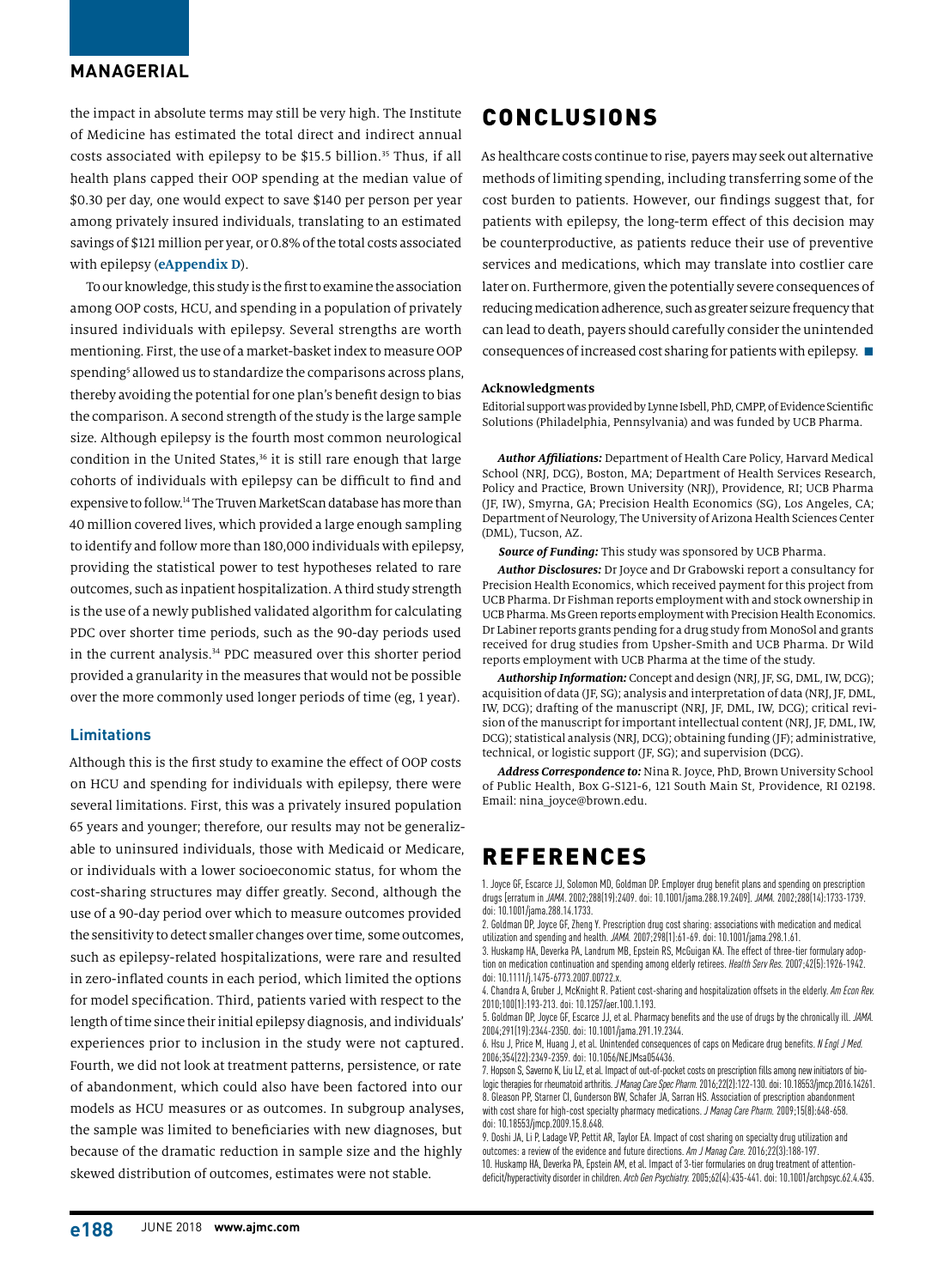11. Tamblyn R, Laprise R, Hanley JA, et al. Adverse events associated with prescription drug cost-sharing among poor and elderly persons. *JAMA.* 2001;285(4):421-429. doi: 10.1001/jama.285.4.421.

12. Heisler M, Langa KM, Eby EL, Fendrick AM, Kabeto MU, Piette JD. The health effects of restricting prescription medication use because of cost. *Med Care.* 2004;42(7):626-634. doi: 10.1097/01.mlr.0000129352.36733.cc. 13. Goldman DP, Joyce GF, Lawless G, Crown WH, Willey V. Benefit design and specialty drug use. *Health Aff (Millwood).* 2006;25(5):1319-1331. doi: 10.1377/hlthaff.25.5.1319.

14. CDC. Epilepsy in adults and access to care—United States, 2010. *MMWR Morb Mortal Wkly Rep.*  2012;61(45):909-913.

15. Kotsopoulos IA, van Merode T, Kessels FG, de Krom MC, Knottnerus JA. Systematic review and metaanalysis of incidence studies of epilepsy and unprovoked seizures. *Epilepsia.* 2002;43(11):1402-1409. 16. Hauser WA. Seizure disorders: the changes with age. *Epilepsia.* 1992;33(suppl 4):S6-S14.

17. Graham NS, Crichton S, Koutroumanidis M, Wolfe CD, Rudd AG. Incidence and associations of poststroke epilepsy: the prospective South London Stroke Register. *Stroke.* 2013;44(3):605-611. doi: 10.1161/STROKEAHA.111.000220.

18. Tomson T, Walczak T, Sillanpaa M, Sander JW. Sudden unexpected death in epilepsy: a review of incidence and risk factors. *Epilepsia.* 2005;46(suppl 11):54-61. doi: 10.1111/j.1528-1167.2005.00411.x.

19. Glauser T, Ben-Menachem E, Bourgeois B, et al. ILAE treatment guidelines: evidence-based analysis of antiepileptic drug efficacy and effectiveness as initial monotherapy for epileptic seizures and syndromes. *Epilepsia.* 2006;47(7):1094-1120. doi: 10.1111/j.1528-1167.2006.00585.x.

20. Kwan P, Brodie MJ. Early identification of refractory epilepsy. *N Engl J Med.* 2000;342(5):314-319. doi: 10.1056/NEJM200002033420503.

21. Brodie MJ, Barry SJ, Bamagous GA, Norrie JD, Kwan P. Patterns of treatment response in newly diagnosed epilepsy. *Neurology.* 2012;78(20):1548-1554. doi: 10.1212/WNL.0b013e3182563b19.

22. Hixson JD. Stopping antiepileptic drugs: when and why? *Curr Treat Options Neurol.* 2010;12(5):434-442. doi: 10.1007/s11940-010-0083-8.

23. Lossius MI, Hessen E, Mowinckel P, et al. Consequences of antiepileptic drug withdrawal: a randomized, double-blind study (Akershus Study). *Epilepsia.* 2008;49(3):455-463. doi: 10.1111/j.1528-1167.2007.01323.x. 24. von Elm E, Altman DG, Egger M, Pocock SJ, Gøtzsche PC, Vandenbroucke JP; STROBE Initiative. The Strengthening the Reporting of Observational Studies in Epidemiology (STROBE) statement: guidelines for

reporting observational studies [erratum in *Ann Intern Med*. 2008;148(2):168. doi: 10.7326/0003-4819-148-2- 200801150-00020]. *Ann Intern Med.* 2007;147(8):573-577. doi: 10.7326/0003-4819-147-8-200710160-00010.

25. Romley J, Goldman D, Eber M, Dastani H, Kim E, Raparla S. Cost-sharing and initiation of diseasemodifying therapy for multiple sclerosis. *Am J Manag Care.* 2012;18(8):460-464.

26. Philipson TJ, Mozaffari E, Maclean JR. Pharmacy cost sharing, antiplatelet therapy utilization, and health outcomes for patients with acute coronary syndrome. *Am J Manag Care.* 2010;16(4):290-297.

27. Quan H, Li B, Couris CM, et al. Updating and validating the Charlson comorbidity index and score for risk adjustment in hospital discharge abstracts using data from 6 countries. *Am J Epidemiol.* 2011;173(6):676-682. doi: 10.1093/aje/kwq433.

28. St Germaine-Smith C, Liu M, Quan H, Wiebe S, Jette N. Development of an epilepsy-specific risk adjustment comorbidity index. *Epilepsia.* 2011;52(12):2161-2167. doi: 10.1111/j.1528-1167.2011.03292.x. 29. Johnsrud M, Lawson KA, Shepherd MD. Comparison of mail-order with community pharmacy in plan sponsor cost and member cost in two large pharmacy benefit plans. *J Manag Care Pharm*. 2007;13(2):122-134. doi: 10.18553/jmcp.2007.13.2.122.

30. Karaca-Mandic P, Swenson T, Abraham JM, Kane RL. Association of Medicare Part D medication out-of-pocket costs with utilization of statin medications. *Health Serv Res*. 2013;48(4):1311-1333. doi: 10.1111/1475-6773.12022. 31. Goodman MJ, Durkin M, Forlenza J, Ye X, Brixner DI. Assessing adherence-based quality measures in epilepsy. *Int J Qual Health Care.* 2012;24(3):293-300. doi: 10.1093/intqhc/mzs017.

32. Karve S, Cleves MA, Helm M, Hudson TJ, West DS, Martin BC. Good and poor adherence: optimal cutpoint for adherence measures using administrative claims data. *Curr Med Res Opin.* 2009;25(9):2303-2310. doi: 10.1185/03007990903126833.

33. PQA performance measures. Pharmacy Quality Alliance website. pqaalliance.org/measures/default.asp. Accessed February 8, 2017.

34. Bijlsma MJ, Janssen F, Hak E. Estimating time-varying drug adherence using electronic records: extending the proportion of days covered (PDC) method. *Pharmacoepidemiol Drug Saf.* 2016;25(3):325-332. doi: 10.1002/pds.3935. 35. England MJ, Liverman CT, Schultz AM, Strawbridge LM. Epilepsy across the spectrum: promoting health and understanding. a summary of the Institute of Medicine report. *Epilepsy Behav.* 2012;25(2):266-276. doi: 10.1016/j.yebeh.2012.06.016.

36. Hirtz D, Thurman DJ, Gwinn-Hardy K, Mohamed M, Chaudhuri AR, Zalutsky R. How common are the "common" neurologic disorders? *Neurology.* 2007;68(5):326-337. doi: 10.1212/01.wnl.0000252807.38124.a3.

Full text and PDF at **www.ajmc.com**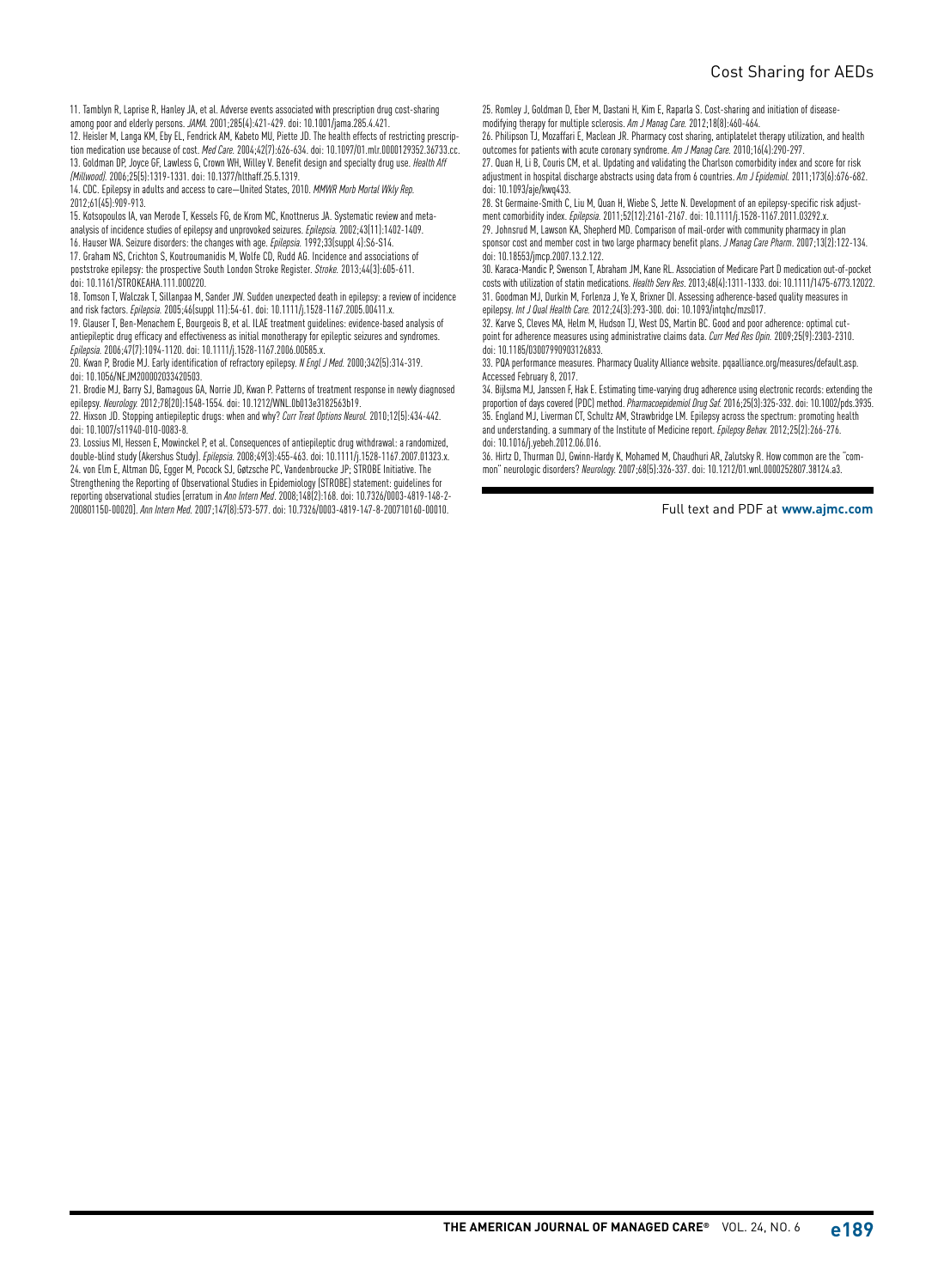**eAppendix A.** Adjusted Multivariable Linear Regression of Tertile Measures of Out-of-pocket Costs for AEDs on PDC and Health Care Spending**<sup>a</sup>** (Reference category is tertile 1, lowest cost sharing)

|                                         |             | <b>Without Health Plan Fixed Effects</b> |                  | <b>With Health Plan Fixed Effects</b> |                           |                  |
|-----------------------------------------|-------------|------------------------------------------|------------------|---------------------------------------|---------------------------|------------------|
| Outcome                                 | Coefficient | 95% CI                                   | $\boldsymbol{P}$ | Coefficient                           | 95% CI                    | $\boldsymbol{P}$ |
| <b>PDC</b>                              |             |                                          |                  |                                       |                           |                  |
| Medium cost share                       | 0.004       | 0.002 to 0.007                           | .001             | 0.001                                 | $-0.003$ to $0.005$       | .960             |
| High cost share                         | 0.004       | 0.001 to 0.006                           | .392             | 0.000                                 | $-0.004$ to $0.004$       | .046             |
| Hospitalization                         |             |                                          |                  |                                       |                           |                  |
| Medium cost share                       | 0.001       | $-0.001$ to $0.003$                      | .203             | 0.001                                 | $-0.003$ to $0.004$       | .769             |
| High cost share                         | $-0.001$    | $-0.003$ to $0.001$                      | .266             | 0.005                                 | 0.001 to 0.009            | .016             |
| Outpatient visit                        |             |                                          |                  |                                       |                           |                  |
| Medium cost share                       | 0.010       | 0.007 to 0.012                           | < 0.01           | 0.004                                 | $-0.001$ to $0.008$       | .126             |
| High cost share                         | 0.006       | $0.003$ to $0.008$                       | < 0.001          | 0.003                                 | $-0.002$ to $0.009$       | .187             |
| Epilepsy-specific hospitalization       |             |                                          |                  |                                       |                           |                  |
| Medium cost share                       | 0.000       | $-0.001$ to $0.001$                      | .738             | 0.000                                 | $-0.002$ to $0.002$       | .765             |
| High cost share                         | 0.000       | $-0.001$ to $0.001$                      | .429             | 0.002                                 | 0.000 to 0.004            | .034             |
| Epilepsy-specific outpatient visit      |             |                                          |                  |                                       |                           |                  |
| Medium cost share                       | 0.004       | 0.001 to 0.008                           | .020             | 0.003                                 | $-0.003$ to $0.010$       | .299             |
| High cost share                         | 0.009       | 0.006 to 0.013                           | < 0.01           | 0.007                                 | 0.000 to 0.014            | .052             |
| Overall plan spending                   |             |                                          |                  |                                       |                           |                  |
| Medium cost share                       | $-138.7$    | $-339.4$ to 62.1                         | .176             | 347.3                                 | $-13.5$ to $708.0$        | .059             |
| High cost share                         | 205.2       | 10.8 to 399.6                            | .039             | 610.9                                 | 215.9 to 1005.9           | .002             |
| Total inpatient spending                |             |                                          |                  |                                       |                           |                  |
| Medium cost share                       | 73.8        | -95.2 to 242.8                           | .392             | 310.3                                 | 5.7 to $61\overline{4.9}$ | .046             |
| High cost share                         | 271.8       | 108.1 to 435.5                           | .001             | 471.7                                 | 138.2 to 805.2            | .006             |
| Total outpatient spending               |             |                                          |                  |                                       |                           |                  |
| Medium cost share                       | $-210.3$    | $-290.5$ to $-130.0$                     | < 0.01           | 17.7                                  | $-126.0$ to $161.3$       | .810             |
| High cost share                         | $-16.0$     | -93.8 to 61.7                            | .686             | 114.2                                 | $-43.1$ to $271.5$        | .155             |
| Overall-epilepsy specific plan spending |             |                                          |                  |                                       |                           |                  |
| Medium cost share                       | $-9.2$      | $-53.4$ to 34.9                          | .682             | $-87.0$                               | $-166.6$ to $-7.4$        | .032             |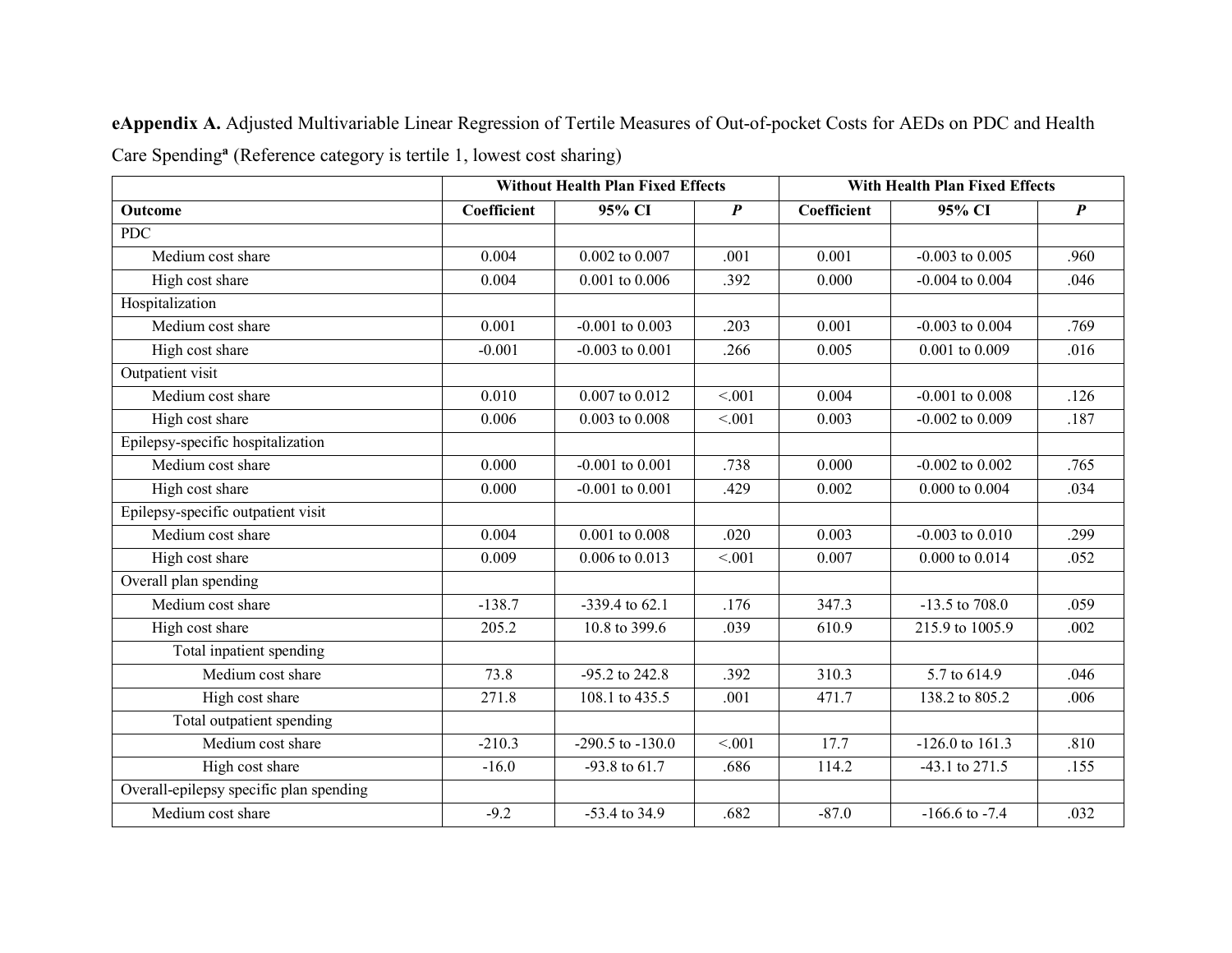| High cost share                                | 19.9    | $-22.9$ to 62.7 | .361 | $-11.6$  | $-98.8$ to $75.5$   | .794 |
|------------------------------------------------|---------|-----------------|------|----------|---------------------|------|
| Total-epilepsy specific inpatient<br>spending  |         |                 |      |          |                     |      |
| Medium cost share                              | $-28.1$ | $-66.3$ to 10.1 | .149 | $-106.5$ | $-175.4$ to $-37.6$ | .002 |
| High cost share                                | $-9.0$  | $-46.0$ to 28.0 | .633 | $-57.0$  | $-132.4$ to 18.4    | .138 |
| Total-epilepsy specific outpatient<br>spending |         |                 |      |          |                     |      |
| Medium cost share                              | $-14.9$ | $-32.0$ to 2.1  | .087 | $-11.3$  | $-42.0$ to 19.5     | .472 |
| High cost share                                | $-7.0$  | $-23.6$ to 9.5  | .404 | $-3.3$   | $-36.9$ to 30.4     | .849 |

AED indicates antiepileptic drug; CI, confidence interval; PDC, proportion of days covered.

<sup>a</sup> All models are adjusted for female gender, age group, relationship to beneficiary, plan type, Charlson comorbidity score (0, 1, 2 or

3+) and calendar year.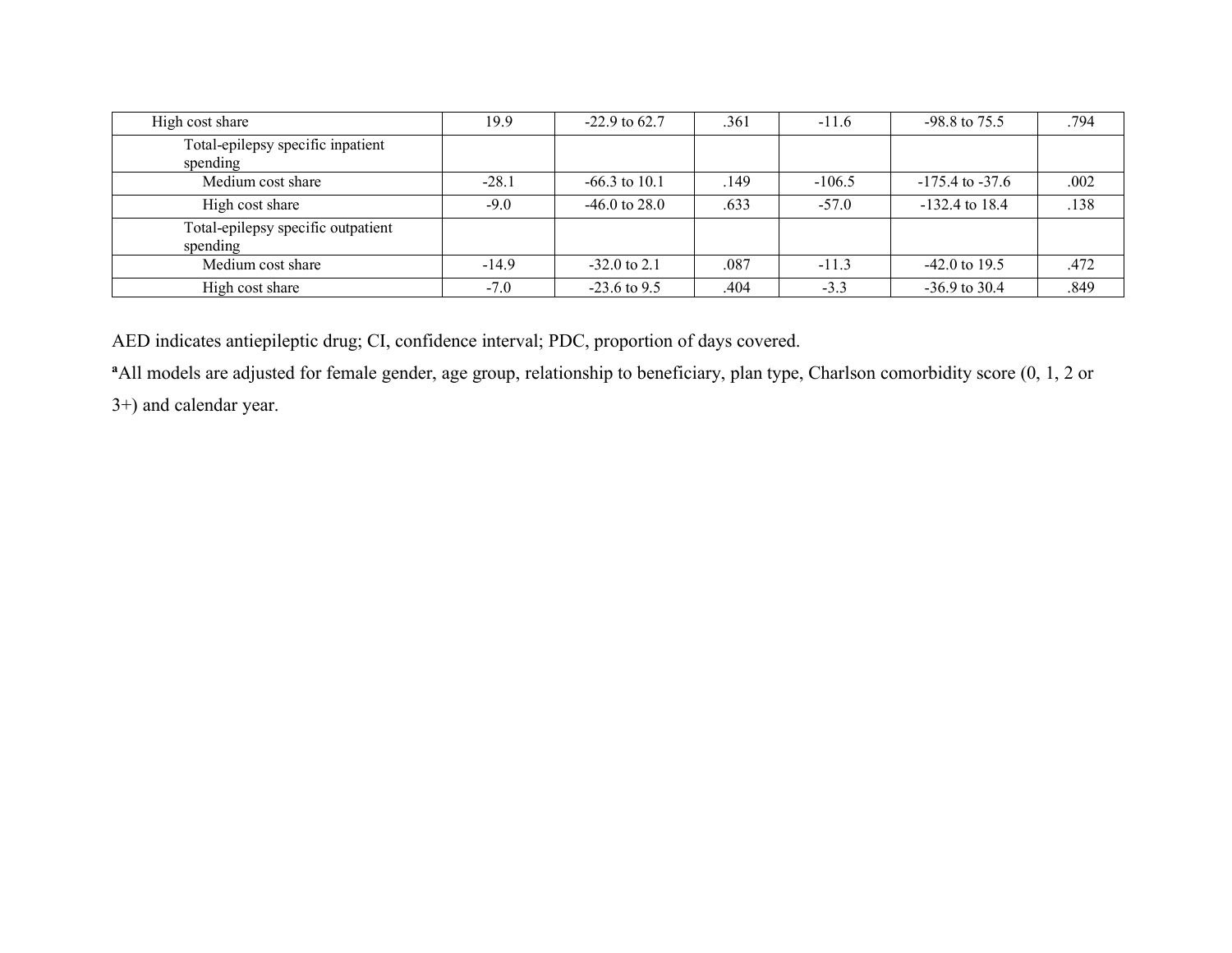**eAppendix B.** Subgroup Analysis:**<sup>a</sup>** Multivariable Linear Regression of Out-of-Pocket Costs for AEDs on PDC and Health Plan Spending Among Individuals Newly Diagnosed With Epilepsy

| <b>Outcome</b>                              | Coefficient | 95% CI                  | $\boldsymbol{P}$ |
|---------------------------------------------|-------------|-------------------------|------------------|
| PDC                                         | 0.0008      | $-0.01$ to $0.01$       | .900             |
| Hospitalization                             | $-0.0244$   | $-0.04$ to $-0.01$      | < 0.01           |
| Outpatient visit                            | 0.0112      | $0.00 \text{ to } 0.02$ | .009             |
| Epilepsy specific hospitalization           | $-0.0066$   | $-0.01$ to $0.00$       | .071             |
| Epilepsy specific outpatient visit          | 0.0202      | $0.00 \text{ to } 0.04$ | .021             |
| Overall plan spending                       | $-493.3$    | $-2170.9$ to $1184.3$   | .564             |
| Total inpatient spending                    | $-1103.39$  | $-2565.3$ to 358.5      | .139             |
| Total outpatient spending                   | 760.468     | 198.0 to 1322.9         | .008             |
| Overall epilepsy-specific plan spending     | $-187.076$  | $-679.1$ to 305.0       | .456             |
| Total epilepsy-specific inpatient spending  | $-182.447$  | $-656.9$ to 292.0       | .451             |
| Total epilepsy-specific outpatient spending | $-13.278$   | $-122.7$ to 96.2        | .812             |

AED indicates antiepileptic drug; CI, confidence interval; PDC, proportion of days covered.

<sup>a</sup>All models are adjusted for female gender, age group, relationship to beneficiary, plan type, Charlson comorbidity score (0, 1, 2 or

3+) and calendar year.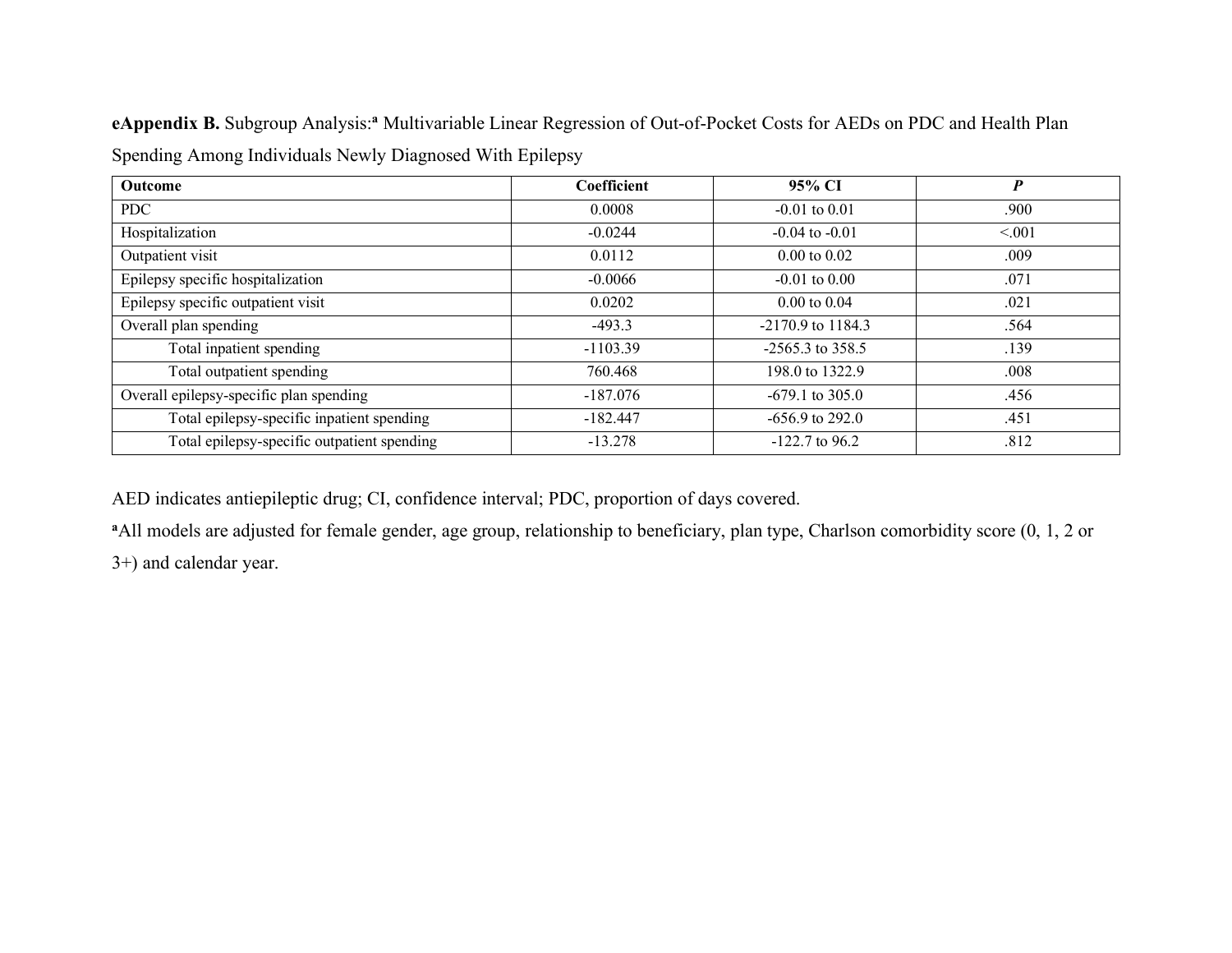**eAppendix C.** Subgroup Analysis**<sup>a</sup>**: Multivariable Linear Regression of Out-of-pocket Costs for AEDs on Healthcare Spending (Top and Bottom 1% of Healthcare Spending Excluded)

| <b>Outcome</b>                              | Coefficient | 95% CI              | P Value |
|---------------------------------------------|-------------|---------------------|---------|
| Overall plan spending                       | 1699        | 98.6 to 241.2       | < 0.01  |
| Total inpatient spending                    | $-72.6$     | $-108.5$ to $-36.7$ | < 0.01  |
| Total outpatient spending                   | $-9.3$      | $-38.6$ to 20.0     | .534    |
| Overall epilepsy-specific plan spending     | $-287$      | $-39.3$ to $-18.2$  | < 0.01  |
| Total epilepsy-specific inpatient spending  | 02          | $-2.9$ to 3.3       | .907    |
| Total epilepsy-specific outpatient spending | $-7.9$      | $-13.1$ to $-2.7$   | .003    |

AED indicates antiepileptic drug; CI, confidence interval; PDC, proportion of days covered.

<sup>a</sup> All models are adjusted for female gender, age group, relationship to beneficiary, plan type, Charlson comorbidity score (0, 1, 2, or

3+), and calendar year.